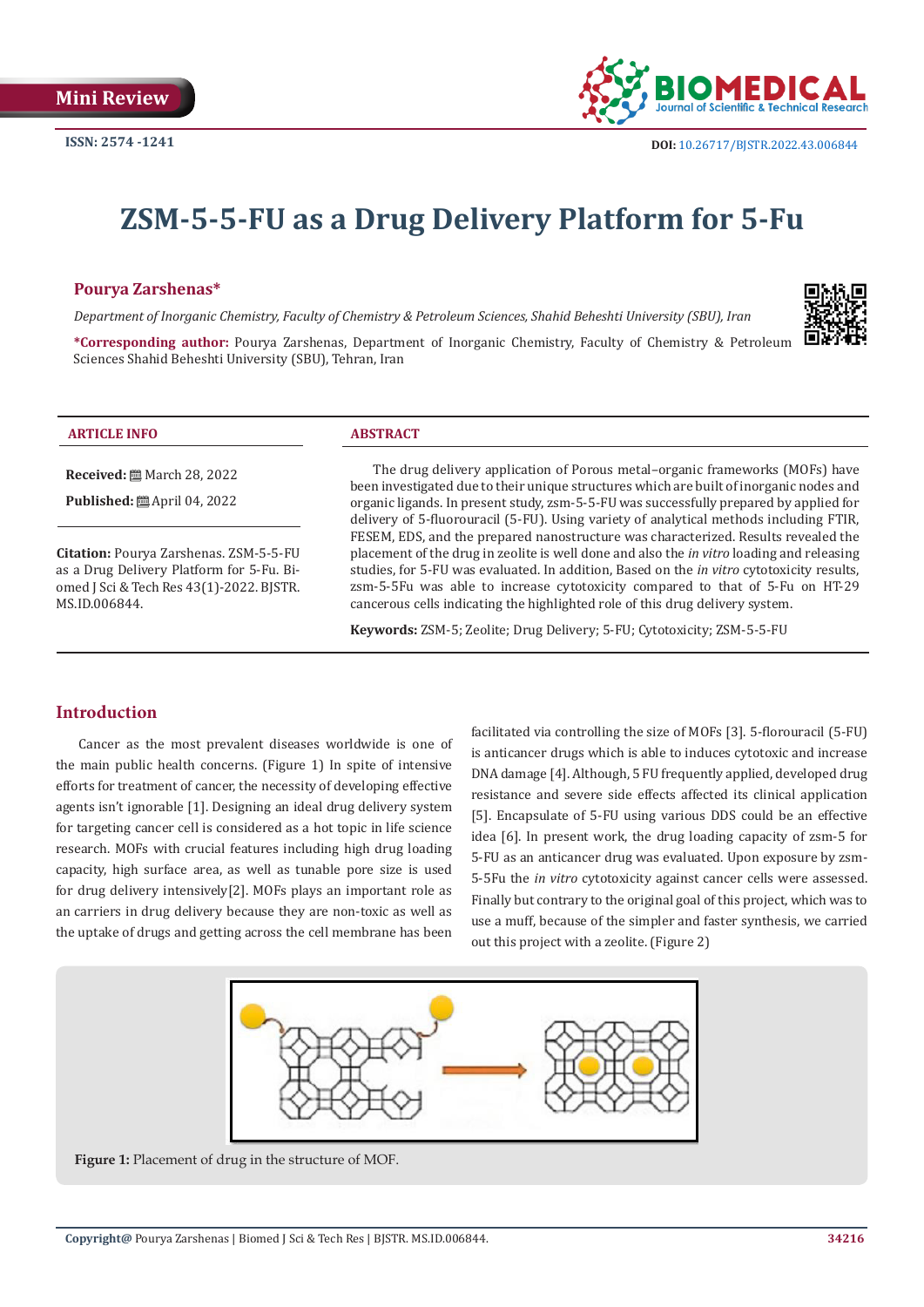

**Figure 2:** TEM images (a, b) of mesoporous ZSM-5 microsphere of different magnifications and the HR-TEM image (c) from the area marked by a black square in (b).

# **Nano Composite**

Nanocomposite is a multiphase solid material where one of the phases has one, two or three dimensions of less than 100 nanometers (nm) or structures having nano-scale repeat distances between the different phases that make up the material. [7] The idea behind Nanocomposite is to use building blocks with dimensions in nanometre range to design and create new materials with unprecedented flexibility and improvement in their physical properties. In the broadest sense this definition can include porous media, colloids, gels and copolymers, but is more usually taken to mean the solid combination of a bulk matrix and nano-dimensional phase(s) differing in properties due to dissimilarities in structure and chemistry. [8] The mechanical, electrical, thermal, optical, electrochemical, catalytic properties of the nanocomposite will

differ markedly from that of the component materials. Size limits for these effects have been proposed.

- **1.** <5 nm for catalytic activity
- **2.** <20 nm for making a hard magnetic material soft
- **3.** <50 nm for refractive index changes
- **4.** <100 nm for achieving superparamagnetism, mechanical strengthening or restricting matrix dislocation movement [9].

Nanocomposites are found in nature, for example in the structure of the abalone shell and bone. [10] The use of nanoparticle-rich materials long predates the understanding of the physical and chemical nature of these materials (Figure 3). Some researchers investigated the origin of the depth of color and the resistance to acids and bio-corrosion of Maya blue paint, attributing it to a nanoparticle mechanism. From the mid-1950s nanoscale organo-clays have been used to control flow of polymer solutions (e.g. as paint viscosifiers) or the constitution of gels (e.g. as a thickening substance in cosmetics, keeping the preparations in homogeneous form). By the 1970s polymer/clay composites were the topic of textbooks, although the term "nanocomposites" was not in common use. [11] In mechanical terms, nanocomposites differ from conventional composite materials due to the exceptionally high surface to volume ratio of the reinforcing phase and/or its exceptionally high aspect ratio. The reinforcing material can be made up of particles (e.g. minerals), sheets (e.g. exfoliated clay stacks) or fibers (e.g. carbon nanotubes or electrospun fibers). [12] The area of the interface between the matrix and reinforcement phase(s) is typically an order of magnitude greater than for conventional composite materials. [13] The matrix material properties are significantly affected in the vicinity of the reinforcement. Some scientists be aware that with polymer nanocomposites, properties related to local chemistry, degree of thermoset cure, polymer chain mobility, polymer chain conformation, degree of polymer chain ordering or crystallinity can all vary significantly and continuously from the interface with the reinforcement into the bulk of the matrix (Figure 4). This massive quantity of reinforcement surface area means that a relatively small amount of nanoscale reinforcement can have an observable effect on the macroscale properties of the composite [14].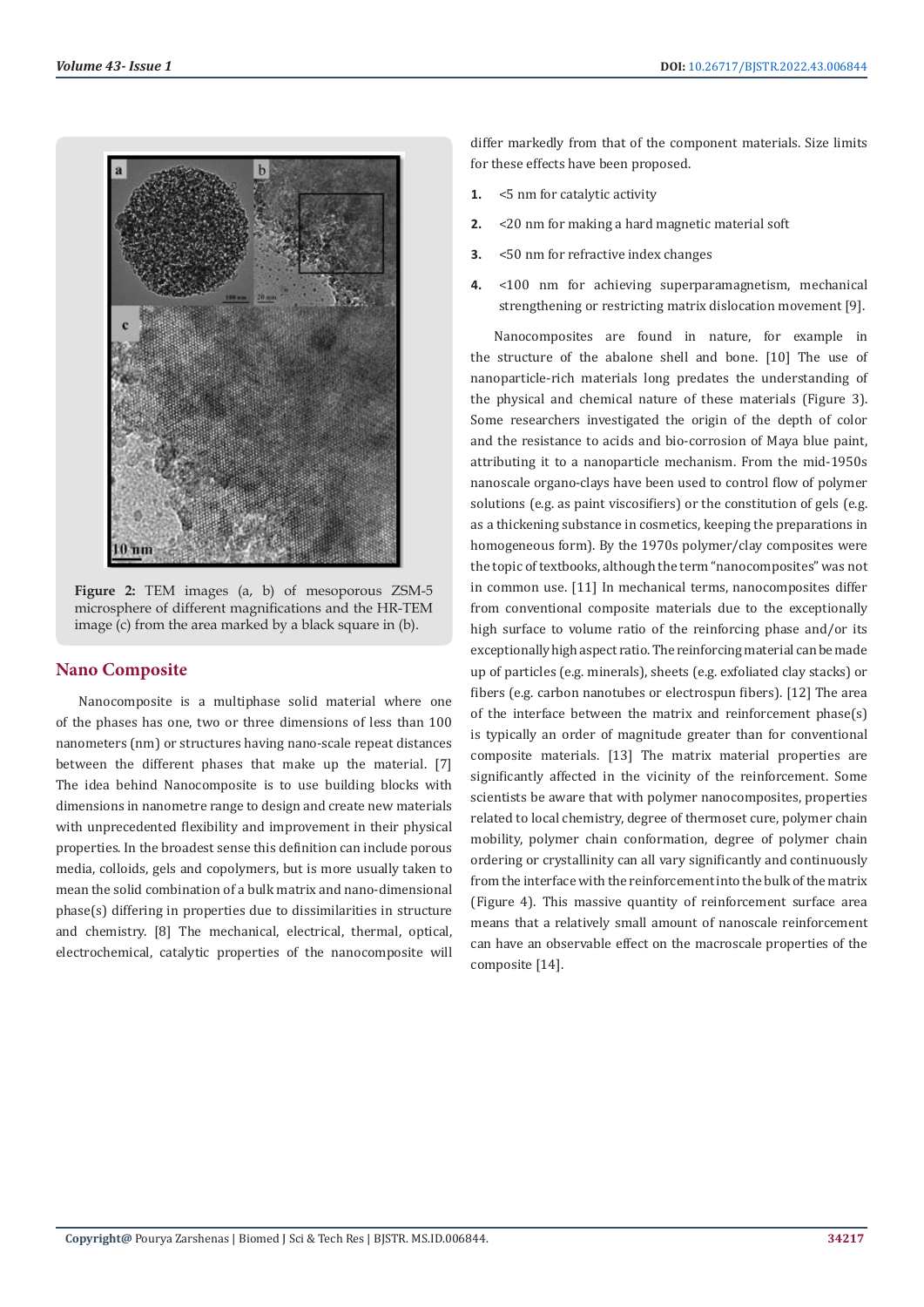

**Figure 3:** XRD patterns of ZSM-5 samples obtained 5-FU: (a) ZSM-5 (c) ZSM-5-5-FU.



**Figure 3:** SEM images of ZSM-5 samples obtained 5-FU: (a) ZSM-5, (d) ZSM-5-5-FU.

# **Zeolite**

Zeolites are a group of crystalline materials made up of evenly sized pores and tunnel systems. When purifying VOCs and hydrocarbons, we use a synthetic hydrophobic zeolite. When the contaminated air passes through the material, the hydrocarbons are adsorbed. The material can adsorb a certain amount of hydrocarbons before needing to be regenerated. [15,16] A smaller flow of hot air is then directed through the material so that the hydrocarbons release from the zeolite in a higher concentration. This enables more cost-effective incineration. One of its strengths is that it is non-combustible–meaning it can withstand very high temperatures. [17] This means that we are also able to purify volatile hydrocarbons such as fumes emitted from vulcanization, plastic smoke and styrene, all of which require very high temperatures during regeneration. The resistance to high temperatures and the structure of the material also allows the zeolite to be completely regenerated – meaning that the VOCs completely release from the zeolite when heated. This means that the system maintains its high purification rate year after year and that the material does not have to be replaced, which gives it a long lifespan and a minimal need for maintenance. [18] Our systems have an availability of over 99% and a lifespan exceeding 25 years. Combining the benefits of zeolite with our 30 years of experience in working with air purification gives our customers a supremely sustainable and customized system with low operating costs and high availability.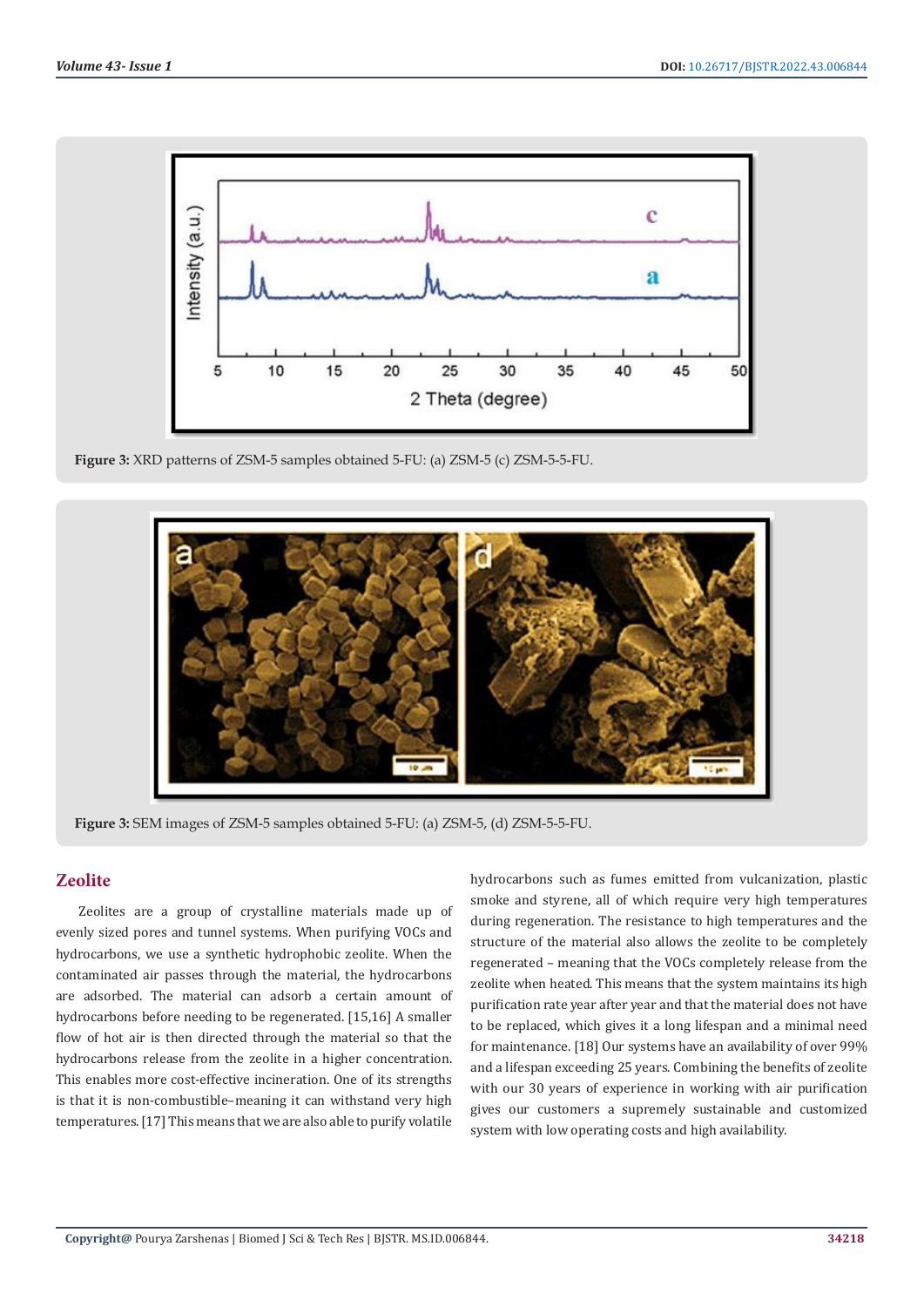# **Reversible Hydration and Dehydration**

During drying it comes to the removal of free and bound water from the crystal grid, which is then counterbalanced back in contact with materials such as stored grain and feed, pet litter, in flue gas to prevent condensation and the like. [19] Clinoptilolite stabilize moisture at a low dose of volume and avoid the adverse effects of water. [20]

# **Results and Discussion**

### **Characterization**

The chemical structure of the zsm-5-5Fu was characterized with different analytical methods such as XRD, SEM & TEM.

#### **Drug Loadings and Release**

The MOF- with the proper size and the accessible porosity could be used for loading and release of 5-Fu. The loading capacity of zsm-5 under physiological condition (pH 7.4) was investigated. the results showed high drug loading capacity (DLC) (90%) and drug loading efficiency (DLE) 70% by UV–Vis spectroscopy. The results of release profiles of zsm-5-5Fu revealed sustained for 72 h despite with an initial rapid release.

#### **Cytotoxicity Assay**

In order to determine the *in vitro* cytotoxicity of the zsm-5, 5-FU drug, and zsm-5-5Fu HT-29 cell lines, MTT assay was conducted [21]. The obtained results of the cell viability assay showed that zsm-5-5Fu and 5-FU drug inhibited cell growth in a time and dosedependent manner while the zsm-5- showed less growth inhibition after 48 h compared to drug loaded zsm-5 and free drug 5-FU. Based on this results, one may conclude that MOFs with low toxicity could be used effectively for biological applications in the future [3].

### **Conclusion**

In this study, zsm-5 was applied for delivery of 5-Fu. The obtained nanostructure poses spherical morphology with an average diameter of 39-52 nm. Results showed the high loading capacity (90%) and sustained drug release behavior. Moreover, upon exposure by zsm-5-5Fu, higher cytotoxicity than those for zsm-5 and 5-Fu drug against PC3 cells was determined indicating zsm-5-5Fu may could be a promising anticancer drug delivery system in the future.

### **References**

- 1. O Zarei, F Azimian, M Hamzeh Mivehroud, J Shahbazi Mojarrad, S Hemmati, et al. (2020) Medicinal Chemistry Research 29: 1438-1448.
- 2. S Rojas, T Devic, P Horcajada (2017) Journal of Materials Chemistry B 5: 2560-2573.
- 3. BH Song, X Ding, ZF Zhang, GF An (2019) Journal of the Iranian Chemical Society 16: 333-340.
- 4. E Tawfik, M Ahamed, A Almalik, M Alfaqeeh, A Alshamsan, et al. (2017) Saudi Pharmaceutical Journal 25: 206-213.
- 5. NM Mhaidat, M Bouklihacene, RF Thorne (2014) Oncology letters 8: 699-704.
- 6. W Cai, J Wang, C Chu, W Chen, C Wu, et al. (2019) Advanced Science 6: 1801526.
- 7. [Song Y, Chen Y, Xu M, Wei W, Zhang Y, et al. \(2020\) A Cobalt-Free](https://www.researchgate.net/publication/338612825_A_Cobalt-Free_Multi-Phase_Nanocomposite_as_Near-Ideal_Cathode_of_Intermediate-Temperature_Solid_Oxide_Fuel_Cells_Developed_by_Smart_Self-Assembly) [Multi-Phase Nanocomposite as Near-Ideal Cathode of Intermediate-](https://www.researchgate.net/publication/338612825_A_Cobalt-Free_Multi-Phase_Nanocomposite_as_Near-Ideal_Cathode_of_Intermediate-Temperature_Solid_Oxide_Fuel_Cells_Developed_by_Smart_Self-Assembly)[Temperature Solid Oxide Fuel Cells Developed by Smart Self-Assembly.](https://www.researchgate.net/publication/338612825_A_Cobalt-Free_Multi-Phase_Nanocomposite_as_Near-Ideal_Cathode_of_Intermediate-Temperature_Solid_Oxide_Fuel_Cells_Developed_by_Smart_Self-Assembly) [Advanced Materials 32\(8\): 1906979.](https://www.researchgate.net/publication/338612825_A_Cobalt-Free_Multi-Phase_Nanocomposite_as_Near-Ideal_Cathode_of_Intermediate-Temperature_Solid_Oxide_Fuel_Cells_Developed_by_Smart_Self-Assembly)
- 8. [Rane AV, Kanny K, Abitha VK, Thomas S \(2018\) Methods for synthesis](https://www.sciencedirect.com/science/article/pii/B9780081019757000051) [of nanoparticles and fabrication of nanocomposites. In: SM Bhagyaraj,](https://www.sciencedirect.com/science/article/pii/B9780081019757000051) [OS Oluwafemi, S Thomas \(Eds.\)., Synthesis of inorganic nanomaterials.](https://www.sciencedirect.com/science/article/pii/B9780081019757000051) [Woodhead Publishing, pp. 121-139.](https://www.sciencedirect.com/science/article/pii/B9780081019757000051)
- 9. [Lopez N, Janssens TVW, Clausen BS, Xu Y, Mavrikakis M, et al. \(2004\)](https://www.sciencedirect.com/science/article/abs/pii/S0021951704000053) [On the origin of the catalytic activity of gold nanoparticles for low](https://www.sciencedirect.com/science/article/abs/pii/S0021951704000053)[temperature CO oxidation. Journal of Catalysis 223\(1\): 232-235.](https://www.sciencedirect.com/science/article/abs/pii/S0021951704000053)
- 10. [Hubbe Martin A, Orlando J Rojas, Lucian Amerigo Lucia, Mohini Sain](https://www.researchgate.net/publication/26526522_Cellulosic_nanocomposites_A_review) [\(2008\) Cellulosic nanocomposites: A review. BioResources 3\(3\): 929-](https://www.researchgate.net/publication/26526522_Cellulosic_nanocomposites_A_review) [980.](https://www.researchgate.net/publication/26526522_Cellulosic_nanocomposites_A_review)
- 11. [Kornmann Xavier, Henrik Lindberg, Lars A Berglund \(2001\) Synthesis](https://www.sciencedirect.com/science/article/abs/pii/S0032386100003463) [of epoxy–clay nanocomposites: Influence of the nature of the clay on](https://www.sciencedirect.com/science/article/abs/pii/S0032386100003463) [structure. Polymer 42\(4\): 1303-1310.](https://www.sciencedirect.com/science/article/abs/pii/S0032386100003463)
- 12. [Fornes TD, DR Paul. Modeling properties of nylon 6/clay nanocomposites](https://www.sciencedirect.com/science/article/abs/pii/S0032386103004713) [using composite theories. Polymer 44\(17\): 4993-5013.](https://www.sciencedirect.com/science/article/abs/pii/S0032386103004713)
- 13. [Wagner HD, O Lourie, Yishay Feldman, Reshef Tenne \(1998\) Stress](file:///D:/Biomed%20pdfs/BJSTR.MS.ID.006844/BJSTR-D-22-MRW-425_W/BJSTR-D-22-MRW-425_W/researchgate.net/publication/234930645_Stress-Induced_Fragmentation_of_Multi-Walled_Carbon_Nanotubes_in_a_Polymer_Matrix)[induced fragmentation of multiwall carbon nanotubes in a polymer](file:///D:/Biomed%20pdfs/BJSTR.MS.ID.006844/BJSTR-D-22-MRW-425_W/BJSTR-D-22-MRW-425_W/researchgate.net/publication/234930645_Stress-Induced_Fragmentation_of_Multi-Walled_Carbon_Nanotubes_in_a_Polymer_Matrix) [matrix. Applied physics letters 72\(2\): 188-190.](file:///D:/Biomed%20pdfs/BJSTR.MS.ID.006844/BJSTR-D-22-MRW-425_W/BJSTR-D-22-MRW-425_W/researchgate.net/publication/234930645_Stress-Induced_Fragmentation_of_Multi-Walled_Carbon_Nanotubes_in_a_Polymer_Matrix)
- 14. [Gu Dongdong, GuangbinMeng, ChuangLi, WilhelmMeiners,](https://www.sciencedirect.com/science/article/abs/pii/S1359646212002540) [ReinhartPoprawe, et al. \(2012\) Selective laser melting of TiC/Ti](https://www.sciencedirect.com/science/article/abs/pii/S1359646212002540) [bulk nanocomposites: Influence of nanoscale reinforcement. Scripta](https://www.sciencedirect.com/science/article/abs/pii/S1359646212002540) [Materialia 67\(2\): 185-188.](https://www.sciencedirect.com/science/article/abs/pii/S1359646212002540)
- 15. Fechete Ioana, Ye Wang, Jacques C Vedrine (2012) The past, present and future of heterogeneous catalysis. Catalysis Today 189(1): 2-27.
- 16. [Dąbrowski A \(2001\) Adsorption—from theory to practice. Advances in](https://www.sciencedirect.com/science/article/abs/pii/S0001868600000828) [colloid and interface science 93\(1-3\): 135-224.](https://www.sciencedirect.com/science/article/abs/pii/S0001868600000828)
- 17. [Shahabuddin M, Tanvir Alam, Bhavya B Krishna, Thallada Bhaskar, Greg](file:///D:/Biomed%20pdfs/BJSTR.MS.ID.006844/BJSTR-D-22-MRW-425_W/BJSTR-D-22-MRW-425_W/sciencedirect.com/science/article/pii/S0960852420308683) [Perkins, et al. \(2020\) A review on the production of renewable aviation](file:///D:/Biomed%20pdfs/BJSTR.MS.ID.006844/BJSTR-D-22-MRW-425_W/BJSTR-D-22-MRW-425_W/sciencedirect.com/science/article/pii/S0960852420308683) [fuels from the gasification of biomass and residual wastes. Bioresource](file:///D:/Biomed%20pdfs/BJSTR.MS.ID.006844/BJSTR-D-22-MRW-425_W/BJSTR-D-22-MRW-425_W/sciencedirect.com/science/article/pii/S0960852420308683) [Technology 312: 123596.](file:///D:/Biomed%20pdfs/BJSTR.MS.ID.006844/BJSTR-D-22-MRW-425_W/BJSTR-D-22-MRW-425_W/sciencedirect.com/science/article/pii/S0960852420308683)
- 18. [Khan Faisal I, Aloke Kr Ghoshal \(2000\) Removal of volatile organic](https://www.sciencedirect.com/science/article/abs/pii/S0950423000000073) [compounds from polluted air. Journal of loss prevention in the process](https://www.sciencedirect.com/science/article/abs/pii/S0950423000000073) [industries 13\(6\): 527-545.](https://www.sciencedirect.com/science/article/abs/pii/S0950423000000073)
- 19. Rathje William L, Cullen Murphy (2001) Rubbish!: The archaeology of garbage. University of Arizona Press.
- 20. Gorse, Christopher, David Johnston, Martin Pritchard (2012) A dictionary of construction, surveying, and civil Engineering. Oxford University Press.
- 21. [Malamis S, E Katsou \(2013\) A review on zinc and nickel adsorption on](https://www.sciencedirect.com/science/article/abs/pii/S0304389413002008) [natural and modified zeolite, bentonite and vermiculite: examination](https://www.sciencedirect.com/science/article/abs/pii/S0304389413002008) [of process parameters, kinetics and isotherms. Journal of hazardous](https://www.sciencedirect.com/science/article/abs/pii/S0304389413002008) [materials 252: 428-461.](https://www.sciencedirect.com/science/article/abs/pii/S0304389413002008)